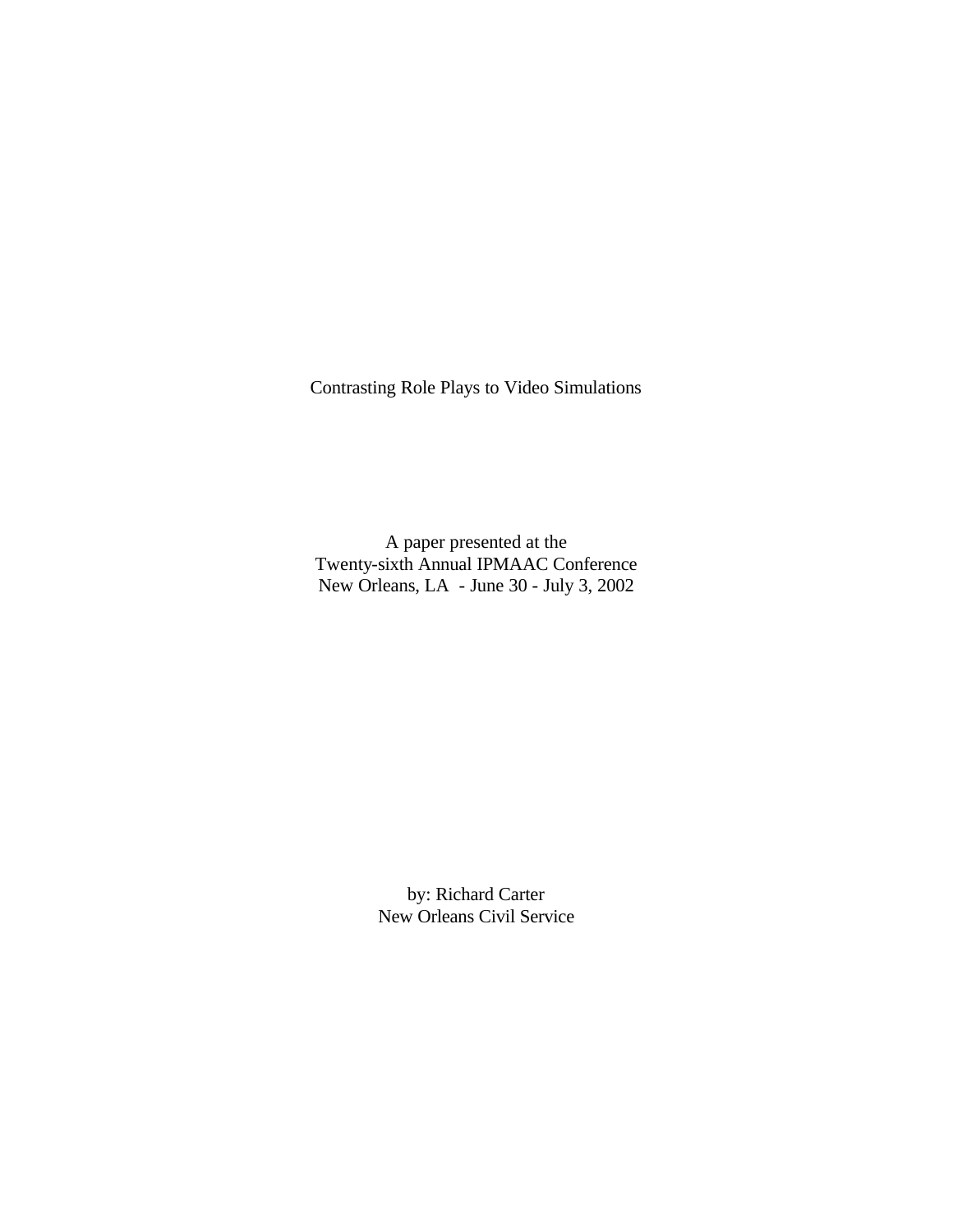# **I. Introduction**

This paper will discuss video-based simulations as an alternative to role play simulations. The advantages and disadvantages of using videotaped test stimuli are discussed. This is followed by sections with suggestions about how to begin using video-based simulations and how to choose a video production vendor. Finally, taping test responses is briefly addressed.

# **II. Video Stimulus Advantages**

Perhaps the biggest advantage of the use of videotape stimuli in role play job simulations is that it ensures consistency in testing. As important as it is to hold extraneous variables constant in conducting experiments, it is likewise important to hold these variables constant in testing. A major goal of the job simulation test is to determine how each candidate would perform, relative to each other, in a simulated job situation, given the exact same circumstances. Although there are ways to control for variance in performances among role players, no two live role play situations will be exactly the same. Having candidates respond to videotape guarantees that the situations that the candidates respond to are exactly the same each time.

A second advantage of the use of videotaped role plays is that they allow the testing agency to place the candidate in realistic job situations that can t be easily simulated live. Examples of these situations that have appeared in recent job simulation videos used by the City of New Orleans include: 1) a simulated suicide attempt; 2) a neighborhood watch group meeting; 3) viewing interpersonal disputes; 4) a traffic stop scene; 5) a police roll call; 6) burning buildings and cars (portrayed using computer graphics). Each of these situations would be impossible to simulate with a single role player acting out the scene. Also, a written description of the situation would not provide the realism and consistent visual and audio cues inherent in videotaped job simulations.

A third advantage is that Aemotional@ performances only need to be made once. This allows for a test gauging a police officer=s reaction to an emotional domestic disturbance. Also, a firefighter=s ability to deal with members of the public who are distressed by viewing their home or car on fire can be tested.

## **III. Video Stimulus Disadvantages**

The consistency in testing provided by videotaped test stimuli has a price. Namely, videos are, necessarily, less realistic than live interactions. Few have to respond to a videotape as a part of their job. Rather, there would be people available to question, and their responses may elicit additional responses. Candidates viewing videotape test simulations should be encouraged to respond by stating the questions that they would ask, and the person to whom they would address those questions. The answers to the questions that they ask may appear in following scenes of the videotape, or they may not. This is the price of the consistency of videotaped tests.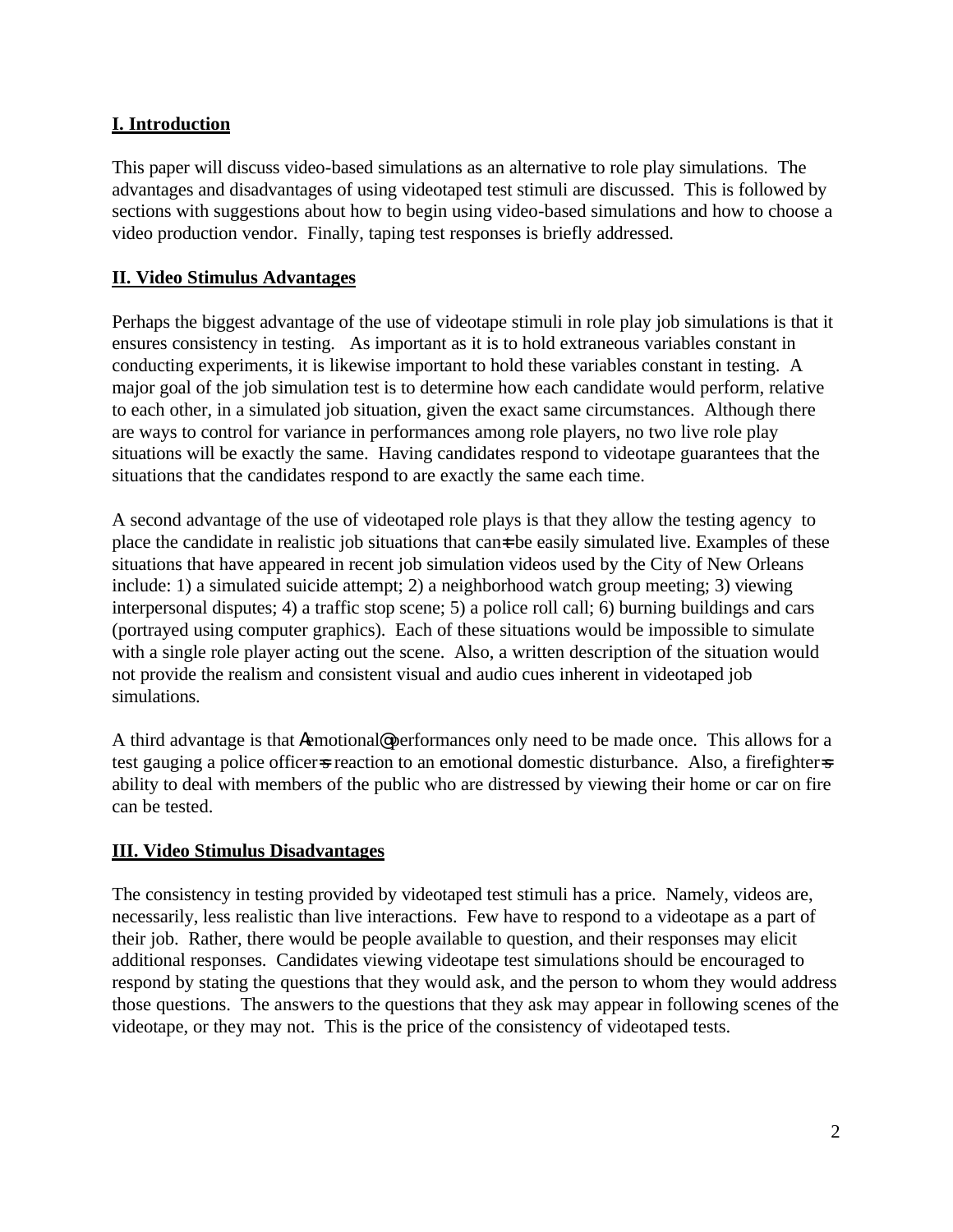Additionally, raters occasionally express regret in not being able to see how the candidate would respond in a live interaction situation. Yet, it is the fact that live interaction is eliminated that ensures the consistency in testing that is the videotaped job simulations greatest advantage. It may also be true that how candidates react to a videotape simulation is different from how they would react in a live testing simulation. No direct research on this subject has been found.

An additional potential disadvantage is the expense of creating a videotape test. There are economies of scale to be considered. With only five to ten candidates, the creation of an original videotaped simulation would seem impractical. However, if one-s preferred alternative is to bring extra raters to the test site and train them to be role players, the expense of this approach may be weighed against that of creating a videotape. Typically, the testing agency pays for raters= transportation, meals, boarding and often a small per diem. These additional expenses may be weighed against having the role play performed on videotape.

A final disadvantage for testing agencies who have not done this type of testing previously is that starting any new medium of testing will bring apprehension and criticism. Preparation is the best antidote to this problem. In addition, communication with those taking this type of test is essential for its acceptance. The advice offered in the following section is designed to aid those facing the transition to video-based testing.

# **IV. Getting Started**

The first suggestion concerns the type of exam that should be used to initiate video-based testing. While economics may suggest starting with large volume tests, starting with a somewhat smaller test will allow the testing agency some valuable experience. Large volume, high-profile tests have their own set of problems. Beginning a new testing modality with a large-volume test need not be an additional difficulty.

Secondly, experience teaches that careful planning for needed elements will help with the transition to video-based testing. Many of the things needed to do a video role play are the same things needed for a live role play. These things include developing a script and finding actors. Other elements to consider take advantage of those qualities that make video-based testing unique. These include finding props and the appropriate setting.

The video test script should be based on a thorough job analysis and should attempt to elicit responses measuring needed knowledges, skills or abilities. Some find it a challenge to keep the video realistic and avoid the more exciting scenarios that can be portrayed on video. Creating a realistic situation will aid in candidate acceptance.

Regarding actors, the staple acting talent for video testing in New Orleans has been friends, coworkers and relatives. Other sources include university drama clubs, local amateur actors and talent agencies. One should avoid casting those who the candidate may meet or know in other settings, including those in the human resources or civil service department. Candidates may have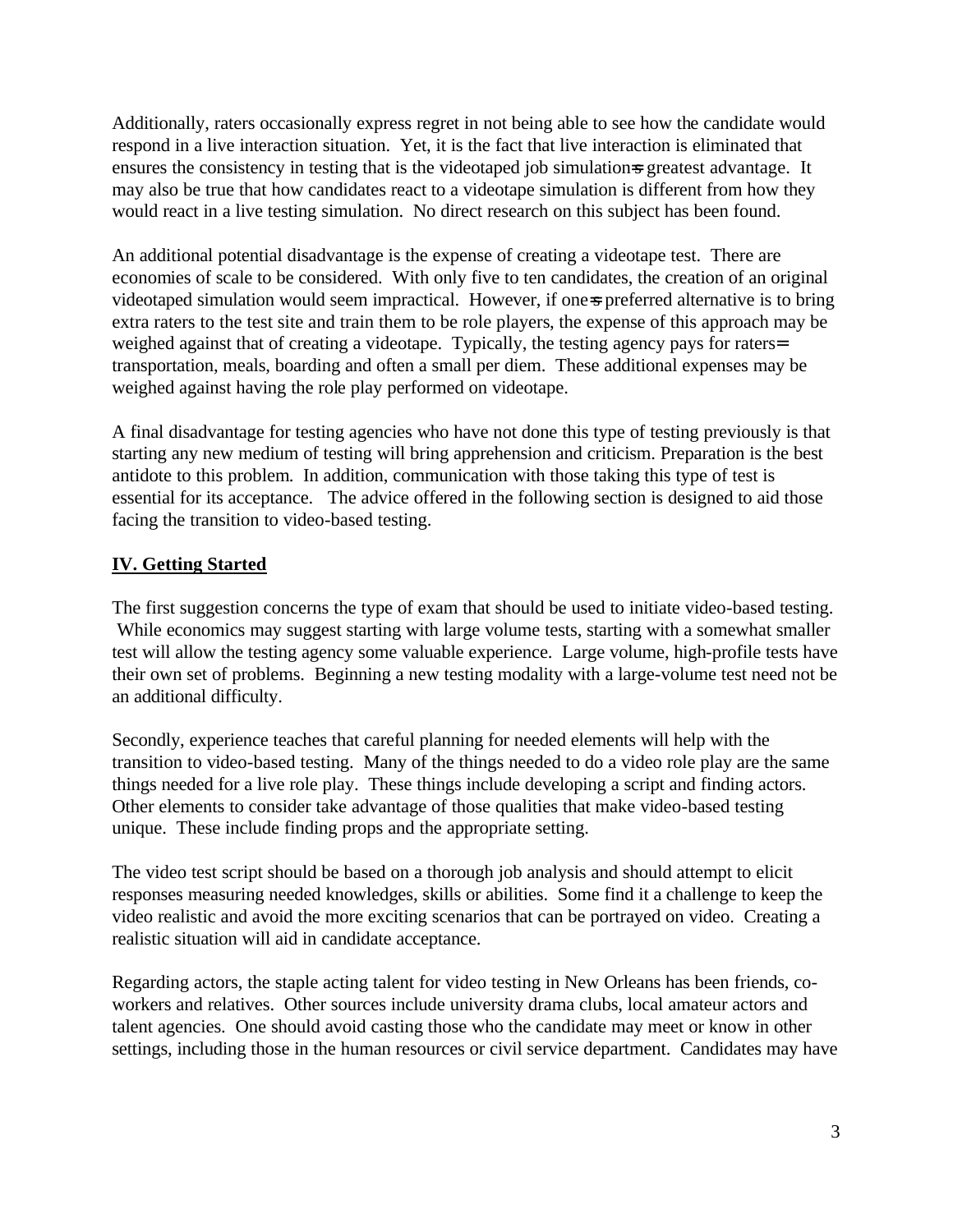difficulty separating the context in which they know the actor from the person acting on the video test stimulus.

Props can often be obtained from a liaison from the department requesting the test. Police cars, fire trucks, and uniforms are commonly requested to provide realism for the video. The setting, likewise, may require assistance from a subject matter expert (SME). While office scenes may be easy to film, scenes requiring traffic stops need police department intervention.

Finally, to gain acceptance on a new way of testing will require open lines of communication with those being tested. In general, it is good to let candidates know what to expect. Realize that candidates will be apprehensive about the new test modality. Tell them the video will be the same for everyone and will not react to their test response. They need to understand that it is a waste of time for them to stare at the screen and say AI would never let it get to this point.@ They need to deal with the situation at hand.

Also, candidate acceptance is aided by the realism of the video. The video should attempt to reflect situations that could really happen, while eliciting a measure of the knowledges, skills or abilities necessary for the job. It is easy to get carried away and want to attempt an overly dramatic scene. Subject matter expert guidance can be helpful in ensuring a realistic portrayal.

# **V. Video Production Vendors**

An important consideration in developing a video-based test is finding a video production vendor to assist your efforts. Comparing the quality of a self-produced, self-edited video test and a professionally done product is all that is needed to justify the necessity of this step. New Orleans Civil Service has used video production vendors from nonprofit agencies, university film schools and for-profit video production companies found through the yellow pages. The decision of which video production vendor to use is made considerably easier when one asks for a sample of the vendor=s work.

Once a vendor is secured, the expectations of all involved should be made clear. The vendor will want a fairly specific script ahead of filming to understand lighting and other concerns. They may also want to view the videos setting ahead of time. Of course, the testing agencys concern for test security must be explained as well. Security agreements should be procured from all involved, including the video workers, actors and, most importantly, subject matter experts who may be assisting. The importance of test security must be made clear to all. However, having a trusted SME on hand while filming, to answer questions or to provide realistic details, can be invaluable.

## **VI. Videotaped Responses**

The focus of this paper is the use of videotaped stimuli in testing. It may be noted that videotaping candidates= responses is a step that many testing agencies have taken in tandem with